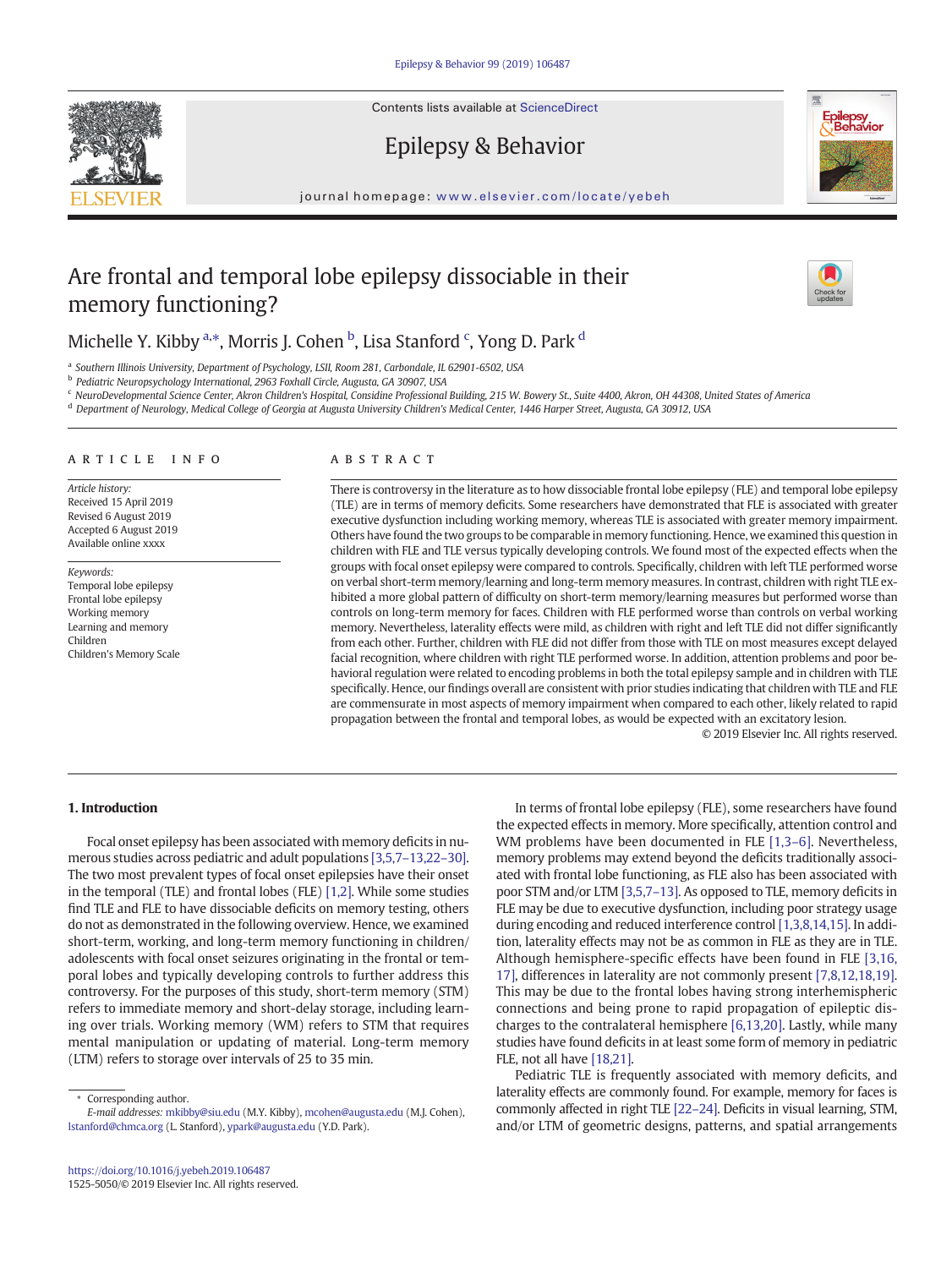<span id="page-1-0"></span>have been found as well [\[12,17,25](#page-6-0)-27]. Left TLE is associated with deficits in verbal LTM [\[12,25,28](#page-6-0)–30], likely due to more rapid forgetting than controls [\[17\],](#page-6-0) along with poor encoding and consolidation of the material [\[12\].](#page-6-0) Relatedly, deficits in verbal STM/learning have been demonstrated in left TLE as well [\[12,25,27,29\]](#page-6-0), and may be more pronounced with early seizure onset [\[31\].](#page-6-0) Although many studies have demonstrated laterality effects in pediatric TLE, some have not [\[27,31](#page-6-0)–33].

As shown through this review of the literature, STM and LTM may be affected in both FLE and TLE. Hence, it is debated how dissociable FLE and TLE are in terms of memory functioning. Some authors have found memory impairment for verbal and/or nonverbal material at commensurate levels in FLE and TLE [\[3,4,9,34,35\].](#page-6-0) The reason why memory impairment may be comparable between the two groups is rapid spread of propagation between the frontal and temporal lobes [\[36](#page-6-0)–39]. It also may be that although scores are similar, memory is impaired for different reasons, such as poor mnemonic/strategy usage, attention, and/or interference control in FLE [\[3,10,40\]](#page-6-0) versus consolidation/binding problems in TLE [\[3,12,33\].](#page-6-0)

Others have found TLE and FLE to differ in levels/types of memory impairment [\[6,12,18,41\]](#page-6-0). For example, Culhane-Shelburne and colleagues found pediatric TLE to have impaired verbal memory but spared executive functioning (EF), whereas FLE had the opposite profile. Nolan and colleagues found TLE to function worse than FLE in verbal memory; children with TLE also frequently had the lowest scores on visual memory and performed below average on most STM and LTM measures administered. Children with FLE only performed below the normative mean on a few STM measures and one delayed recall measure - story recall. Schraegle and colleagues found children with TLE performed worse than FLE in STM, but both groups were equivalent on long-delay recall. Further, TLE was associated with more retroactive interference than FLE, but FLE had worse learning efficiency (over trials) than TLE. In their review, Patrikelis and colleagues demonstrated that FLE may be more affected than TLE in sustained attention, resistance to distractors and EF, but TLE may be more affected than FLE in memory.

Two prior studies on focal onset epilepsy and localization of function have been published using the current dataset. The first directed its analysis of memory functions by hemisphere of onset and found the typical laterality effects [\[42\].](#page-6-0) More specifically, Kibby and colleagues found children with left foci performed worse than controls on measures of paired associate delayed recall and semantic memory, whereas children with right foci performed worse than controls on delayed facial recognition. Both groups with epilepsy performed poorly on measures of focused attention and long-term passage retention. The second study used a subset of the present study's sample ( $N = 28$ ; 10 FLE & 18 TLE) to investigate EF and found frequency of impairment on the Attention/Concentration Index of the Children's Memory Scale (CMS) to be greater in FLE than TLE, among other EF findings [\[43\]](#page-6-0). Finally, a separate study compared children with comorbid attention-deficit/hyperactivity disorder (ADHD)/partial epilepsy to those with either disorder in memory functioning [\[44\].](#page-6-0) Both children with ADHD and children with focal onset epilepsy had deficits in focused attention/simple span; children with epilepsy also had additional STM/encoding problems. Those with comorbid epilepsy/ADHD performed similarly to children with either disorder, with slight additive effects. Localization effects were not investigated in this paper.

The purpose of this study was to determine whether children/adolescents with TLE or FLE are dissociable in their short-term, working, and LTM deficits from each other and controls. Frontal lobe epilepsy was studied as one group due to the rapid propagation between the frontal lobes and limited number of studies finding laterality effects within the frontal lobes. Based upon the bulk of the literature reviewed, it was hypothesized that children with left TLE would perform worse than controls on all verbal memory measures (STM/learning and LTM), and children with right TLE would perform worse than controls on all visual memory measures (STM/learning and LTM). Finally, children with FLE were hypothesized to perform worse than controls in WM. Although the literature is quite disparate when comparing FLE to TLE directly, it was hypothesized that children with right TLE would perform worse than children with FLE on memory for faces, both STM and LTM, due to the large volume of literature demonstrating deficits in this ability in children with right TLE. Children with left TLE were expected to perform worse than children with FLE in verbal LTM recall for stories, as this deficit is commonly found in left TLE. Further analyses were performed to determine whether LTM deficits were due to encoding, long-term storage, or retrieval problems.

#### 2. Material and methods

#### 2.1. Participants

Participants included 91 children, ages 6–15 years, with focal onset epilepsy (27 FLE, 34 left TLE, 30 right TLE) who were consecutive referrals to one of two pediatric neuropsychology clinics affiliated with tertiary care pediatric epilepsy centers (one in the Southeast and one in the Midwest). See Kibby and colleagues [\[42\]](#page-6-0) for more in-depth information on the total sample.

For all sites, Institutional Review Board (IRB) approval was obtained prior to, and during, data collection. The epilepsy sample was diagnosed by pediatric neurologists. Seizure location and epilepsy diagnosis were based on video electroencephalogram (EEG) monitoring, neuroimaging, and seizure semiology, blind to neuropsychological testing. Exclusion criteria included intellectual disability (IQ below 70), bilateral foci, and prior epilepsy surgery. Children with frontal-temporal foci (spread of propagation was too quick to determine whether onset was frontal or temporal) also were excluded. Groups with epilepsy were comparable in age, socioeconomic status (SES), race/ethnicity, full-scale intelligence quotient (IQ), handedness, age at seizure onset, duration, seizure type, and number of antiepileptic drugs (AEDs); etiology was comparable also once mesial temporal sclerosis (MTS) was removed from the

| <b>Table 1</b>               |  |
|------------------------------|--|
| Participant demographic data |  |

| Characteristic                    | Controls   | <b>FLE</b>  | Left TLE    | <b>Right TLE</b> |
|-----------------------------------|------------|-------------|-------------|------------------|
| Gender (% male)                   | 53.1       | 48.1        | 52.9        | 46.7             |
| Race/ethnicity                    | 68.8       | 63.2        | 63.0        | 56.5             |
| (% Caucasian)                     |            |             |             |                  |
| Handedness<br>(% right-handed)    | 87.5       | 92.3        | 93.8        | 96.4             |
| Seizure type (%)                  |            |             |             |                  |
| Simple partial                    |            | 3.7         | 2.9         | 0.0              |
| Complex partial                   |            | 59.3        | 70.6        | 66.7             |
| Unknown <sup>a</sup>              |            | 37.0        | 26.5        | 33.3             |
| $#$ of AEDs $(\%)$                |            |             |             |                  |
| $\mathbf{0}$                      |            | 11.1        | 2.9         | 3.3              |
| $\mathbf{1}$                      |            | 33.3        | 41.2        | 56.7             |
| $\overline{2}$                    |            | 51.9        | 47.1        | 33.3             |
| 3 or more                         |            | 8.8         | 6.7         |                  |
| Etiology (%) <sup>b</sup>         |            |             |             |                  |
| Idiopathic                        |            | 15.4        | 14.7        | 20.0             |
| Tumor                             |            | 15.4        | 11.8        | 16.7             |
| Developmental                     |            | 26.9        | 23.5        | 26.7             |
| lesion                            |            |             |             |                  |
| <b>MTS</b>                        |            | 0.0         | 38.2        | 26.7             |
| TBI/acquired                      |            | 42.3        | 11.8        | 10.0             |
|                                   | M(SD)      | M(SD)       | M(SD)       | M(SD)            |
| Age (years)                       | 9.97(2.65) | 10.98(2.79) | 11.17(2.40) | 10.16(2.10)      |
| WISC-III/IV Full-Scale            | 91.22      | 84.74       | 81.82       | 85.37            |
| IQ                                | (13.46)    | (13.74)     | (16.59)     | (18.46)          |
| Seizure onset (years<br>at onset) |            | 5.60(3.57)  | 5.10(3.62)  | 4.91(3.51)       |
| Epilepsy duration<br>(years)      |            | 5.42(3.89)  | 6.00(4.41)  | 6.04(5.17)       |

The Midwest epilepsy center did not provide information on seizure type beyond that they were focal onset epilepsy cases.

<sup>b</sup> Groups did not differ when MTS was excluded from the equation. Groups did not differ on the rest of the variables ( $ps > 0.10$ ).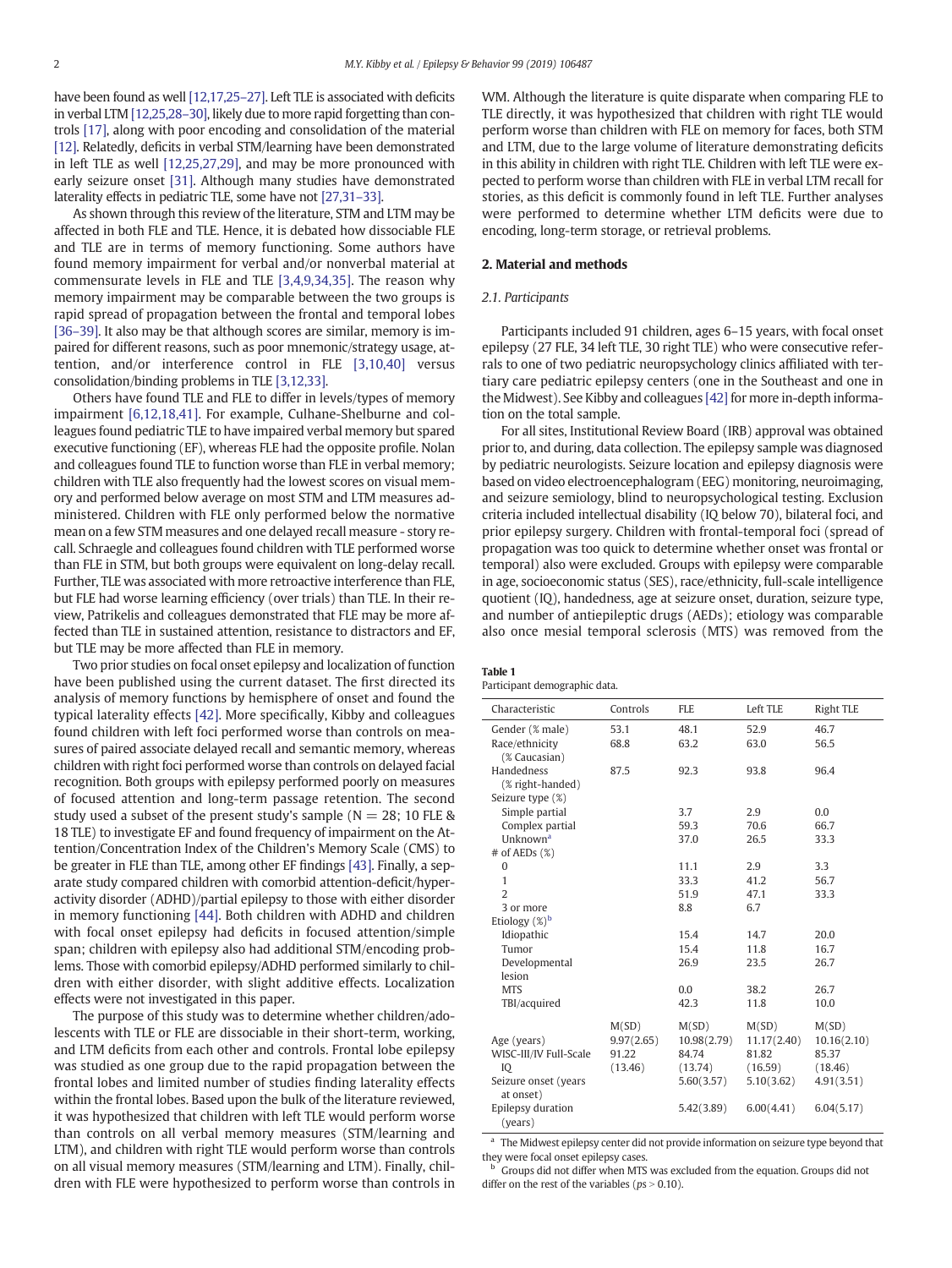equation ( $ps > 0.10$ ) (see [Table 1\)](#page-1-0). Many children in the epilepsy sample had intractable epilepsy, being evaluated as candidates for epilepsy surgery, and the vast majority were on one or more AEDs (95%).

Thirty-two controls were obtained from the CMS normative sample with permission from the Psychological Corporation, Pearson. They were selected from the linking sample to match the epilepsy sample in age, gender, race/ethnicity, handedness, and full-scale IQ as closely as possible, blind to CMS data. We were unable to equate on SES, as our measure of SES was not collected on the children in the CMS standardization sample, but it is believed that the two groups are equivalent (see [\[42\]](#page-6-0) for further information). Exclusion criteria for the normative sample were significant learning problems (repeating a grade, reading below grade level, and being referred for, or already in, Chapter/Title I services or special education) and being diagnosed with a neurological disorder. For all groups, participants were not included in this study if IQ was below 70.

#### 2.2. Measures

The CMS [\[45\]](#page-6-0) assesses verbal and nonverbal memory in the areas of focused attention/WM, STM, and LTM. As noted in the CMS manual, its psychometric properties are good to excellent, with reliability quotients of 0.71–0.91 across ages at the subtest level. Further, its criterion validity was demonstrated via moderate to high correlations with the Wechsler Memory Scale-III. The CMS is described in more detail in Kibby et al.'s article [\[42\]](#page-6-0), but a brief description is provided below.

In terms of focused attention/WM, the CMS includes measures of forward digit span (Numbers Forward), backward digit span (Numbers Backward), forward spatial span (Picture Locations) and verbal WM via sequence manipulation (Sequences). Sequences starts out simple and then becomes more complex, such as counting forward or backward, saying the days of the week or months of the year forward or backward, to alternating between numbers and letters while counting.

Short-term memory/learning and LTM are measured via Stories, Word Pairs, Dot Locations, and Faces. During Stories Immediate, children are asked to listen to a story and immediately repeat it. Two stories are presented, with the ones being presented varying in length/complexity with age. Stories Delayed (free recall) is presented after a 25 to 35-min delay, and Stories Delayed Recognition (forced choice, yes/no format) is presented immediately thereafter. During Word Pairs Learning children are presented with a list of 10 or 14 word pairs over three learning trials, with the length of the list being dependent upon age. Most word pairs are not semantically related. After each presentation of the list, the first word of the pair is presented, and the child is asked to say the second word of the pair. After the third trial, immediate recall is presented, where the child is asked to recall the pairs on their own, in any order. Word Pairs Delayed is presented after a 25 to 35-min delay and uses the same format as immediate recall. Word Pairs Delayed Recognition is presented immediately thereafter and uses a forced choice (yes/no) format. Dot Locations also measures learning over three trials. During Dot Locations Learning, children see an array for 5 s of 6 or 8 dots depending upon age. Immediately after each trial, they are asked to place chips on a grid where they saw the dots. They are then presented with a distractor trial with a new array of different colored dots, after which they are asked to recall the array presented during the learning trials (short-delay recall). After a 25 to 35-min delay they are presented with Dot Locations Delayed (free recall format). Faces uses a recognition format. During Faces Immediate, the child is presented with a series of 12 or 16 faces for 2 s each, with the number of faces being dependent upon age. Immediately following initial presentation, the child views another series of faces that includes foils along with the target faces and is asked whether each face was in the target group via a yes/no format. Faces Delayed works in a similar fashion, but the foils are different to reduce interference.

Handedness was determined via observation of handwriting and verified with parent report. Socioeconomic status was measured by level of parent income (group with focal onset epilepsy) or parental education (control group). Intelligence was measured with the Wechsler Intelligence Scale for Children, Third or Fourth Edition (WISC-III or -IV) for the group with epilepsy, and WISC-III for controls. As the group with epilepsy was tested during a neuropsychological evaluation, the latest edition of the test had to be used ethically. Attention control and behavioral regulation were measured in the groups with epilepsy with the Behavior Assessment for Children (BASC/BASC-2) Attention Problems and Hyperactivity/impulsivity scales, respectively, using whatever the current edition was at the time of testing. This measure was not available for the control group.

#### 2.3. Procedures

For all groups, children were tested individually in accordance with the administration procedures described in the CMS manual. Permission to test was obtained from the parent and child, and parental consent was obtained to use their child's de-identified data in research. For the group with epilepsy, it was verified with the child's parent (s) that a seizure had not occurred within 24 h prior to the evaluation.

#### 2.4. Data analysis

Initially, equivalency of groups was examined using Analysis of Variance (ANOVA) test or chi-square, as indicated in Section 3.1. Four Multivariate Analysis of Variance (MANOVA) tests were used to test for group differences (FLE, right TLE, left TLE, controls) in focused attention/WM, STM/learning, LTM, and long-term verbal recognition, with Tukey Honestly Significant Difference (HSD) test for post hoc analyses. To determine source of the LTM impairment (i.e., encoding, storage, retrieval), repeated measures ANOVA was used on the measures where memory impairment was found. The relationships between attention control, behavioral regulation, and initial encoding were examined across the four STM/learning measures in an exploratory fashion using Pearson correlations in the epilepsy sample to determine whether attention control and/or behavioral regulation deficits may be related to the findings. This analysis was performed because prior research has shown that attention control and/or behavioral regulation may affect initial encoding in individuals with epilepsy [\[3,10,40\]](#page-6-0). More sophisticated analyses were unable to be performed here due to insufficient power. Exploratory analyses with the group with FLE also were performed to minimize Type II error.

#### 3. Results

#### 3.1. Preliminary analyses

The success of the match between the control group and groups with focal onset epilepsy was evaluated using ANOVA or chi-square, as indicated by the nature of the variable. Groups were comparable in age, gender, race/ethnicity, handedness, and WISC-III/WISC-IV Full Scale IQ (ps > 0.10) (see [Table 1](#page-1-0)). In terms of Wechsler IQ, when using MANOVA groups were comparable ( $ps > 0.05$ ) in verbal and nonverbal reasoning (Verbal Comprehension Index (VCI) and Perceptual Reasoning Index (PRI)/Perceptual Organization Index (POI), but they differed in verbal working memory (WMI/Working Memory Index (WMI)/Freedom from Distractibility Index (FDI),  $F(3, 114) = 5.26$ ,  $p = .002$ , and processing speed (PSI),  $F(3, 114) = 6.11$ ,  $p = .001$ . Post hoc analysis with Tukey HSD revealed FLE ( $p = .004$ ), and left TLE ( $p = .005$ ) performed worse than controls in verbal WM, and FLE ( $p = .001$ ) and left TLE ( $p = .01$ ) performed worse than controls in PSI (see [Table 2](#page-3-0)). Intelligence quotient was not used as a covariate because WM and PSI are commonly affected in focal onset epilepsy, PSI is correlated with WM functioning, WM is a focus of this investigation, and the groups are comparable in reasoning and Full-Scale IQ.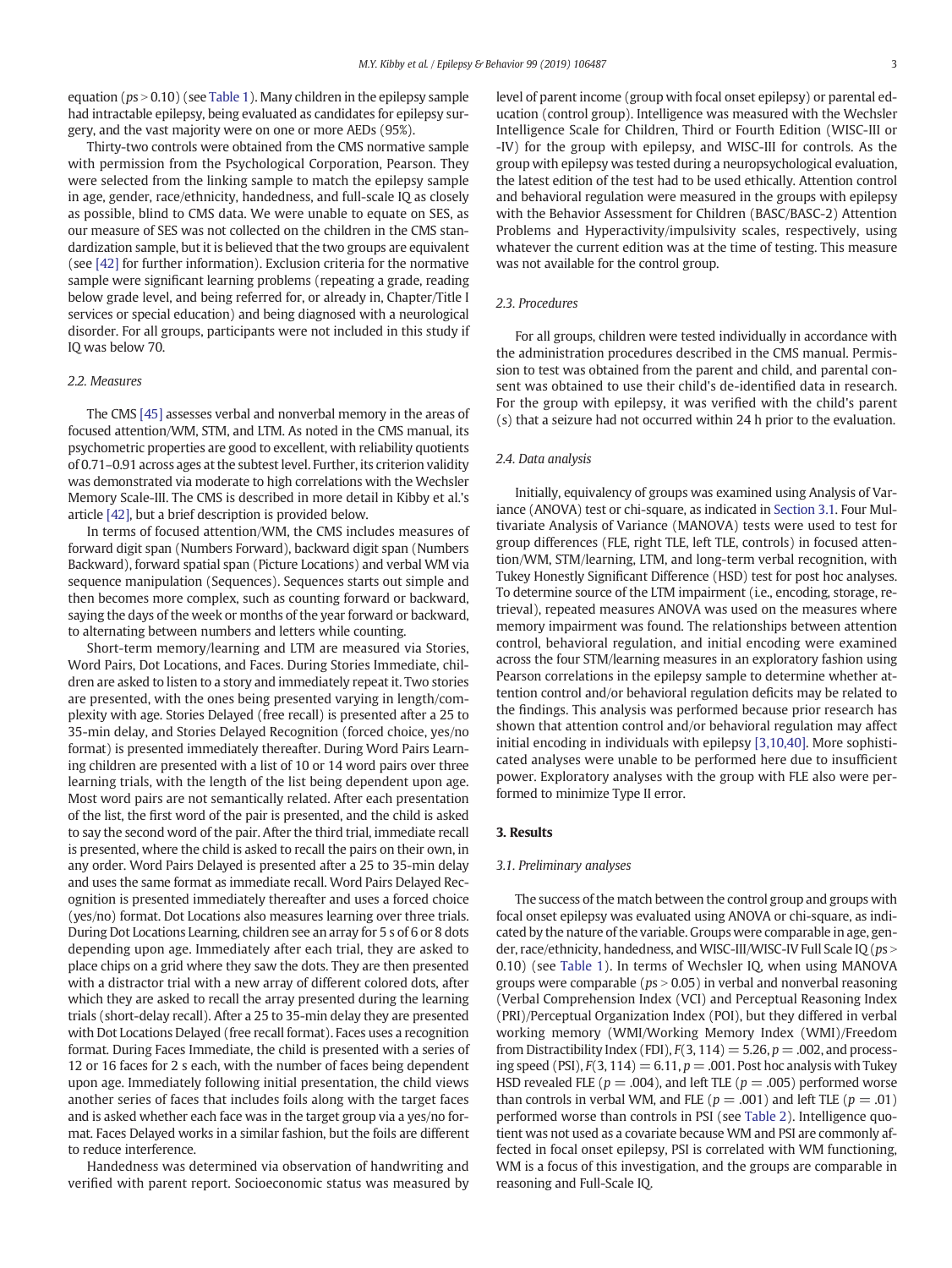<span id="page-3-0"></span>

Table 2

|  | WISC III/IV differences between groups. |  |
|--|-----------------------------------------|--|

| Variable             | Controls           | <b>FLE</b>        | Left TLE          | Right TLE         | F(3, 114) | Partial $\eta^2$ |       |
|----------------------|--------------------|-------------------|-------------------|-------------------|-----------|------------------|-------|
|                      | Mean(SD)           | Mean(SD)          | Mean(SD)          | Mean(SD)          |           |                  |       |
| <b>VCI</b>           | 91.97(13.06)       | 91.37(14.10)      | 82.94(15.77)      | 87.76(16.84)      | 2.35      | 0.06             | 0.08  |
|                      | $[86.43 - 97.50]$  | $[85.63 - 97.11]$ | $[77.75 - 88.13]$ | $[82.22 - 93.30]$ |           |                  |       |
| PRI/POI              | 92.14(14.39)       | 89.41(15.55)      | 89.88 (15.32)     | 90.10(18.57)      | 0.16      | 0.004            | 0.92  |
|                      | [86.24-98.03]      | [83.30-95.52]     | $[84.35 - 95.40]$ | $[84.21 - 96.00]$ |           |                  |       |
| WMI/FDI <sup>a</sup> | 98.97(14.30)       | 83.96(15.04)      | 85.09(15.42)      | 89.27(19.00)      | 5.26      | 0.12             | 0.002 |
|                      | $[93.07 - 104.87]$ | $[77.85 - 90.08]$ | [79.56–90.62]     | $[83.38 - 95.18]$ |           |                  |       |
| $PSI^b$              | 100.59(14.42)      | 82.93(12.68)      | 87.27(18.82)      | 92.79(18.56)      | 6.11      | 0.14             | 0.001 |
|                      | $[94.52 - 106.65]$ | [76.64–89.21]     | $[81.60 - 92.96]$ | $[86.73 - 98.86]$ |           |                  |       |

Note. a = FLE and left TLE differed from controls at  $p < 0.01$ ; b = FLE differed from controls at  $p = .001$ , and left TLE differed from controls at  $p = .01.95\%$  confidence intervals for the means are presented in brackets.

While it was anticipated that left and right FLEs would be comparable in memory functioning based upon the literature reviewed, this was verified using independent samples t-tests to minimize Type II error. Right and left FLEs were comparable on all CMS measures ( $ps > 0.10$ ). Hence, FLE was studied as a single group in subsequent analyses.

#### 3.2. Main results

In the focused attention/WM analysis, the dependent variables included Numbers Forward, Numbers Backward, Picture Locations, and Sequences. The omnibus equation was significant,  $\lambda = 0.73$ ,  $F(12)$ , 222.54) = 2.36, partial  $\eta^2 = 0.10$ ,  $p = .007$ . At the univariate level, groups differed in Numbers Forward, with all three groups with epilepsy performing worse than controls ( $ps < 0.01$ ) but comparably to each other. See Table 3 for descriptive CMS data.

For the STM/learning analysis, the dependent variables included Stories Immediate, Word Pairs Learning, Dot Locations Learning, and Faces Immediate. The omnibus equation was significant,  $\lambda = 0.76$ , F  $(12, 301.91) = 2.79$ , partial  $\eta^2 = 0.09$ ,  $p = .001$ . Groups differed on Word Pairs Learning and Faces Immediate, and there was a trend on Dot Locations Learning. On Word Pairs Learning the group with left TLE performed worse than controls ( $p = .01$ ). On Faces Immediate, right TLE performed worse than controls ( $p = .003$ ) and FLE ( $p =$ .04). On Dot Locations learning right TLE displayed a trend versus controls ( $p = .06$ ).

For the LTM analysis, the dependent variables were Stories Delayed, Word Pairs Delayed, Dot Locations Delayed, and Faces Delayed. The omnibus equation with four dependent variables was significant,  $\lambda = 0.74$ ,  $F(12, 301.91) = 3.06$ , partial  $\eta^2 = 0.10$ ,  $p <$ .001. Groups differed on all but Dot Locations Delayed. On Stories

#### Table 3

CMS differences between groups.

| Variable                            | Controls           | <b>FLE</b>         | Left TLE           | <b>Right TLE</b>     | F        | Partial $\eta^2$ | p       |
|-------------------------------------|--------------------|--------------------|--------------------|----------------------|----------|------------------|---------|
|                                     | Mean(SD)           | Mean(SD)           | Mean(SD)           | Mean(SD)             |          |                  |         |
| Focused attention/WM analysis       |                    |                    |                    |                      | df(3,87) |                  |         |
| Numbers F.                          | 100.00(14.76)      | $82.67(17.82)^a$   | $86.00(16.07)^a$   | $82.11(16.86)^a$     | 7.18     | 0.20             | < 0.001 |
|                                     | $[94.35 - 105.65]$ | $[74.41 - 90.92]$  | $[79.61 - 92.39]$  | $[74.77 - 89.44]$    |          |                  |         |
| Numbers B.                          | 98.28(11.54)       | 88.33(16.76)       | 91.80(14.92)       | 96.84(16.43)         | 2.09     | 0.07             | 0.11    |
|                                     | $[93.19 - 103.37]$ | $[80.90 - 95.77]$  | $[86.04 - 97.56]$  | $[90.24 - 103.45]$   |          |                  |         |
| Sequences                           | 98.44(11.67)       | 90.00(21.12)       | 93.40(20.35)       | 91.32(17.55)         | 1.13     | 0.04             | 0.34    |
|                                     | $[92.37 - 104.51]$ | $[81.14 - 98.86]$  | $[86.54 - 100.27]$ | $[83.44 - 99.19]$    |          |                  |         |
| Picture Loc.                        | 94.53(15.10)       | 86.33(17.16)       | 93.40(16.75)       | 86.58(22.11)         | 1.34     | 0.04             | 0.27    |
|                                     | $[88.37 - 100.69]$ | $[77.34 - 95.33]$  | $[86.43 - 100.37]$ | $[78.59 - 94.57]$    |          |                  |         |
| STM/learning analysis               |                    |                    |                    |                      | df(3117) |                  |         |
| <b>Stories</b>                      | 91.72(14.29)       | 93.70(18.48)       | 85.63(18.00)       | 86.33(18.84)         | 1.54     | 0.04             | 0.21    |
|                                     | $[85.62 - 97.82]$  | $[87.06 - 100.34]$ | $[79.52 - 91.73]$  | $[80.03 - 92.64]$    |          |                  |         |
| <b>Word Pairs</b>                   | 95.94(16.48)       | 86.67(18.71)       | $81.72(16.97)^{a}$ | 87.83(20.03)         | 3.41     | 0.08             | 0.02    |
|                                     | $[89.62 - 102.25]$ | $[79.79 - 93.54]$  | $[75.40 - 88.04]$  | $[81.31 - 94.36]$    |          |                  |         |
| Dot Locations                       | 99.06(15.78)       | 91.48(15.80)       | 95.31(15.81)       | $88.17(19.63)^b$     | 2.42     | 0.06             | 0.07    |
|                                     | $[93.17 - 104.95]$ | $[85.07 - 97.90]$  | $[89.42 - 101.20]$ | $[82.08 - 94.25]$    |          |                  |         |
| Faces                               | 93.91(10.45)       | 91.48(16.92)       | 88.28(16.20)       | $81,00(13,48)^{a,c}$ | 4.61     | 0.11             | 0.004   |
|                                     | $[88.87 - 98.94]$  | $[86.00 - 97.00]$  | $[83.24 - 93.32]$  | $[75.80 - 86.20]$    |          |                  |         |
| Delayed recall analysis             |                    |                    |                    |                      | df(3117) |                  |         |
| Stories                             | 93.91(15.23)       | 89.26(16.91)       | $80.47(15.57)^a$   | 84.33(18.28)         | 3.97     | 0.09             | 0.01    |
|                                     | $[88.13 - 99.68]$  | $[82.97 - 95.55]$  | $[74.70 - 86.24]$  | $[78.37 - 90.30]$    |          |                  |         |
| <b>Word Pairs</b>                   | 100.62(14.69)      | $89.63(15.00)^b$   | $85.00(19.34)^a$   | $89.33(17.16)^b$     | 5.00     | 0.11             | 0.003   |
|                                     | $[94.74 - 106.51]$ | $[83.22 - 96.04]$  | $[79.11 - 90.89]$  | $[83.25 - 95.41]$    |          |                  |         |
| Dot Locations                       | 99.22(13.45)       | 96.30(16.15)       | 92.34(14.86)       | 94.17(15.00)         | 1.26     | 0.03             | 0.29    |
|                                     | $[94.03 - 104.41]$ | $[90.64 - 101.95]$ | $[87.15 - 97.54]$  | $[88.80 - 99.53]$    |          |                  |         |
| Faces*                              | 95.94(14.39)       | 89.07(14.48)       | $82.81(16.60)^a$   | $80.17(16.11)^a$     | 6.47     | 0.14             | < 0.001 |
|                                     | $[90.53 - 101.35]$ | $[83.18 - 94.96]$  | $[77.40 - 88.22]$  | $[74.58 - 85.76]$    |          |                  |         |
| Verbal delayed recognition analysis |                    |                    |                    |                      |          |                  |         |
| Stories                             | 95.63(16.55)       | 92.59(20.54)       | 86.52(21.23)       | $82.50(17.01)^d$     | 2.99     | 0.07             | 0.03    |
|                                     | $[89.00 - 102.25]$ | $[85.38 - 99.81]$  | $[79.99 - 93.04]$  | $[75.66 - 89.34]$    |          |                  |         |
| <b>Word Pairs</b>                   | 95.78(14.32)       | 89.07(21.88)       | 86.06(23.38)       | 89.50(20.06)         | 1.32     | 0.03             | 0.27    |
|                                     | $[88.72 - 102.84]$ | $[81.39 - 96.76]$  | $[79.11 - 93.01]$  | $[82.21 - 96.79]$    |          |                  |         |

Note. Numbers F. = Numbers Forward, Numbers B. = Numbers Backward, and Picture Loc. = Picture Locations. a = differed from controls at p ≤ .01; b = differed from controls at p < .10; c  $=$  differed from FLE at  $p < 0.05$ . d  $=$  differed from controls at  $p < 0.05$ . 95% confidence intervals for the means are presented in brackets. \*Faces uses a recognition format.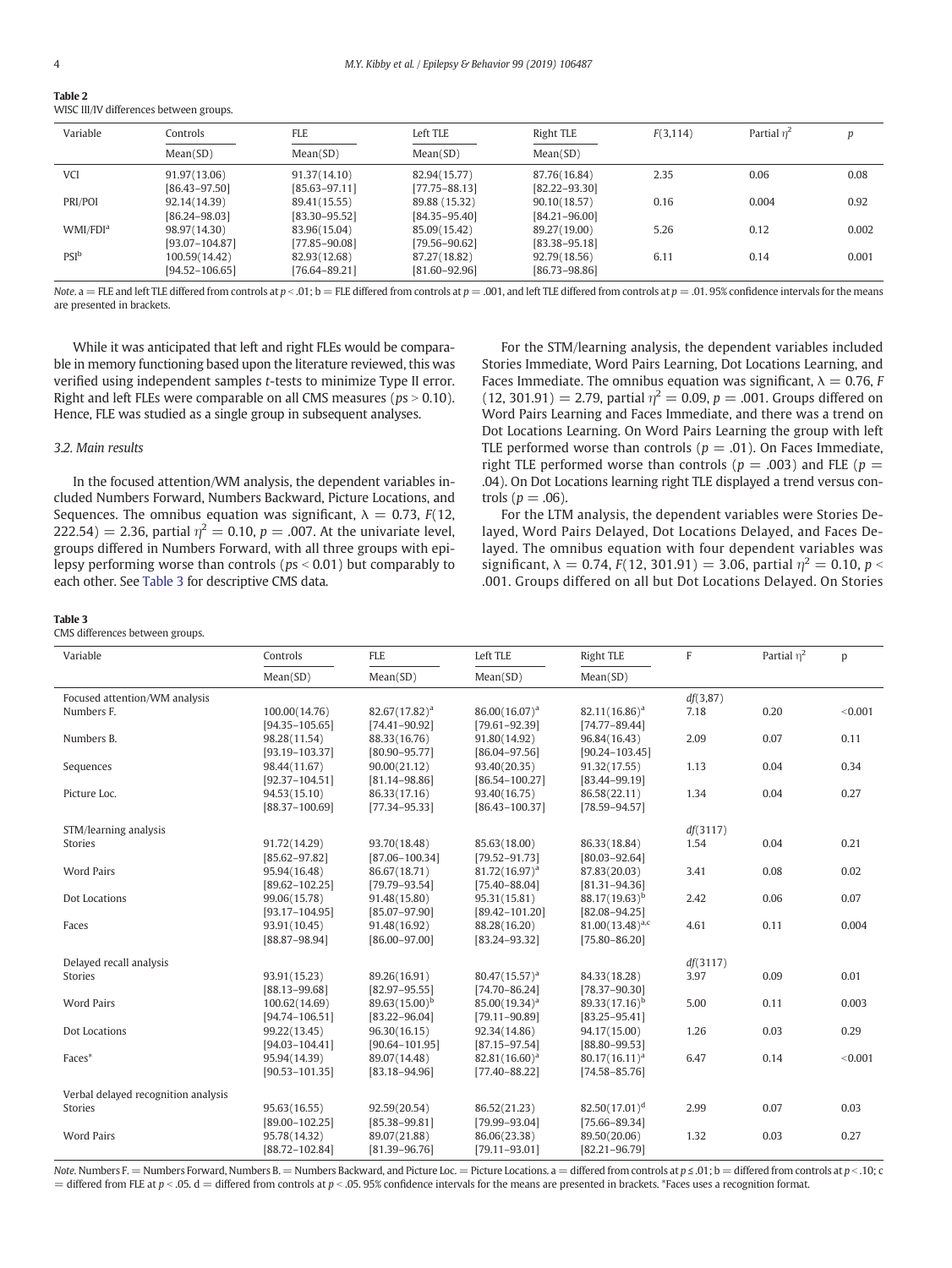<span id="page-4-0"></span>Delayed recall left TLE performed worse than controls ( $p = .01$ ). On Word Pairs Delayed recall both left TLE ( $p = .002$ ) and right TLE ( $p =$ .046) performed worse than controls, and FLE displayed a trend versus controls ( $p = .07$ ). On Faces Delayed both right TLE ( $p = .001$ ) and left TLE ( $p = .01$ ) performed worse than controls. Finally, the omnibus equation focused on verbal delayed recognition, with Story Delayed Recognition and Word Pairs Delayed Recognition as dependent variables, was not significant but displayed a trend,  $\lambda =$ 0.91,  $F(6, 234.00) = 1.89$ , partial  $\eta^2 = 0.05$ ,  $p = .08$ . Right TLE differed from controls on Stories ( $p = .04$ ).

To determine whether deficits in LTM on Stories, Word Pairs, and Faces was due to poor initial encoding into STM, poor consolidation into LTM/potential loss over time, or poor retrieval, repeated measures ANOVA was used, including STM, LTM free recall, and LTM recognition for Stories and Word Pairs. It was used to compare Faces Immediate and Delayed recognition as well. The omnibus equations analyzing Stories and Stories  $*$  Group were significant [Stories:  $\lambda = 0.91$ ,  $F(2)$ , 118) = 5.94, p = .003; Stories \* Group:  $\lambda = 0.85$ ,  $F(6, 236) = 3.37$ , p  $=$  .003]. The Quadratic within-subjects contrasts were significant for Stories and Stories  $*$  Group as well [Stories:  $F(1, 119) = 7.45$ ,  $p = .01$ ; Stories  $*$  Group:  $F(3, 119) = 32.87$ ,  $p = .04$ ]. Further, the betweensubjects contrast was significant,  $F(3, 119) = 3.27$ ,  $p = .02$ , with left TLE differing from controls ( $p = .05$ ) (see Fig. 1).

The omnibus Word Pairs  $*$  Group equation was not significant,  $\lambda =$ 0.98,  $F(6, 236) = 0.40$ ,  $p = .88$ ; the omnibus Word Pairs equation displayed a trend,  $\lambda = 0.95$ ,  $F(2, 117) = 2.82$ ,  $p = .06$ . None of the within-subjects contrasts were significant, quadratic, or linear ( $ps \ge$ 0.10), but the between-subjects contrast was significant,  $F(3, 118) =$ 4.05,  $p = 0.01$ . It was driven by the group with left TLE performing worse than controls ( $p = .005$ ). See [Table 3](#page-3-0) for means and standard deviations. As Faces only has Immediate and Delayed recognition, analysis did not include quadric contrasts. The omnibus equations for Faces  $[\lambda =$ 0.98,  $F(1, 118) = 1.99$ ,  $p = .16$ . and Faces  $*$  Group were not significant  $[\lambda = 0.96, F(3, 118) = 1.87, p = .13]$ ; the same was true of the withinsubjects linear contrasts ( $ps \ge 0.10$ ). Similar to the previous findings, the between-subjects contrast was significant  $[F(1, 118) = 6.55, p < .001]$ , with both right TLE ( $p < .001$ ) and left TLE ( $p = .02$ ) differing from controls and right TLE differing from FLE ( $p = .04$ ). See [Table 3](#page-3-0) for means and standard deviations. Based upon these findings, it appears that LTM problems on Faces and Word Pairs are due to poor initial encoding of the material.

#### 3.3. Exploratory analyses

Teacher-report BASC/BASC-2 Attention Problems and Hyperactivity/ impulsivity were examined in relation to the STM/learning measures using Pearson correlations. Hyperactivity/impulsivity was related to Stories ( $r = -0.33$ ,  $p = .02$ ), Word Pairs ( $r = -0.38$ ,  $p = .01$ ), and Faces ( $r = -0.44$ ,  $p = .001$ ); Dot Locations was not significant ( $p >$ .10). Attention Problems were related to Word Pairs ( $r = -0.43$ ,  $p =$ .002) and Faces ( $r = -0.33$ ,  $p = .02$ ) and displayed a trend with Stories  $(r = -0.25, p = .08)$ ; Dot Locations was not significant  $(p > .10)$ . To ensure the findings were not being driven by the group with FLE solely, the analyses were repeated with patients with TLE only. Hyperactivity/impulsivity was related to Stories ( $r = -0.37$ ,  $p = .03$ ), and Faces ( $r =$  $-0.45$ ,  $p = .01$ ); but Word Pairs was no longer significant ( $p > .10$ ). Attention Problems were related to Faces ( $r = -0.41$ ,  $p = .03$ ) and displayed trends with Stories ( $r = -0.32$ ,  $p = .06$ ) and Word Pairs (r  $= -0.31, p = .07$ .

Because of small sample size, FLE effects may have been obscured, especially on the WM measures where they had the lowest means versus the other groups. To protect against Type II error, FLE was compared versus controls on the two WM measures using independent samples ttests: Numbers Backward and Sequences. Frontal lobe epilepsy performed worse than controls on Numbers Backward,  $t(57) = 2.02$ ,  $p =$ .047, and displayed a trend on Sequences,  $t(44) = 1.90$ ,  $p = .06$ . Next, presence of impairment was assessed to determine whether FLE had the greatest number of children with impairment on the two WM measures. Impairment was defined as performing greater than a standard deviation below the mean on that measure. Groups differed on Numbers Backward ( $X^2 = 7.86$ ,  $p = .049$ ), with FLE having the greatest percentage of children impaired (30% of FLE versus 24% of left TLE, 23% of right TLE and 0.03% of controls). There was a trend on Sequences ( $X^2$  $= 7.08, p = .07$ .

#### 4. Discussion

The purpose of this study was to investigate memory functioning in children with FLE and TLE and to determine how dissociable their memory deficits are. Some researchers have found children with TLE and FLE to be comparable in memory functioning [\[3,9,34,35\]](#page-6-0). Others demonstrated that children with TLE and FLE have dissociable memory functioning, with TLE having more pervasive memory deficits [\[12,18\]](#page-6-0). We



Fig. 1. Stories interaction.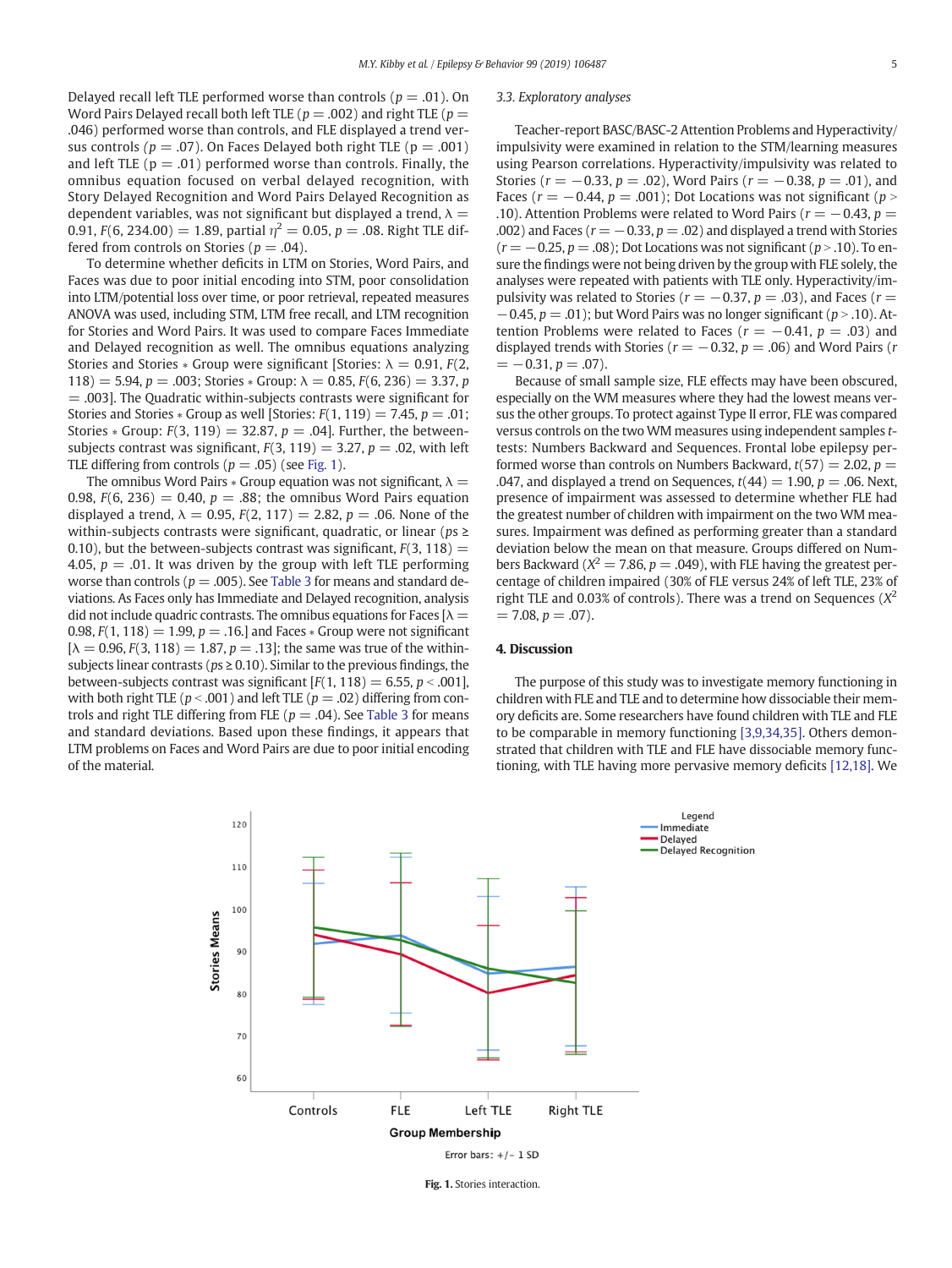found a middle ground where some differences in functioning were demonstrated when comparing children with TLE and FLE to controls, but only one difference was found between children with TLE and FLE when compared to each other.

We hypothesized that children with left TLE would perform worse than controls on all verbal STM and LTM measures. This aspect of Hypothesis 1 was partially supported: children with left TLE performed about a standard deviation below the normative mean on all verbal STM and LTM measures, and they significantly differed from controls on most of them. Nevertheless, laterality effects were mixed as children with left TLE performed worse than controls on delayed facial recognition, at a level comparable to children with right TLE, and they performed in the low average range overall on immediate facial recognition. This may be due to rapid propagation between the hemispheres affecting the contralateral hemisphere's functioning [\[25,46\]](#page-6-0) and/or to left TLE being unable to verbally mediate the task well resulting in poor encoding [\[25,42\]](#page-6-0).

Children with right TLE were hypothesized to perform worse than controls on all visual STM and LTM measures. This prediction was partially supported as well. At the STM level, children with right TLE significantly differed from controls or showed a trend on both nonverbal STM measures, consistent with work demonstrating more broad nonverbal memory deficits in right TLE [\[12,27\]](#page-6-0). Nevertheless, at the LTM level, only delayed facial recognition differed. Further, although there was a trend on spatial location learning versus controls, children with right TLE had their best mean performance on spatial locations of the four STM/LTM measures, whereas facial recognition was their worst score for both STM and LTM. These findings are consistent with the work of Gonzalez and colleagues [\[23\]](#page-6-0) who showed that facial recognition had the greatest sensitivity to laterality effects. Despite facial recognition having the lowest mean in children with right TLE within and across groups, it should be noted that all scores were in the low average range at the STM level, suggesting at least mild, global difficulties with initial encoding. This could be related to the right hemisphere helping with semantic language functioning [\[47\]](#page-6-0), which is consistent with right TLE's mean Wechsler VCI performance. It also could be related to chronic spreading of epileptic discharges to the left hemisphere, affecting its functioning [\[25,46\]](#page-6-0).

Of note, when analyzing LTM both groups with TLE had their lowest mean performance on story recall and facial recognition. Prior research has suggested that of the two verbal measures used in this study, story recall may be more sensitive to hippocampal/mesial temporal functioning as material is only presented once during initial encoding, providing less opportunity for the hippocampus to perform its binding functions compared to multitrial learning [\[27,32,42\]](#page-6-0). Similarly, other research has demonstrated that facial recognition may be more sensitive to mesial temporal functioning than spatial locations [\[23\]](#page-6-0). As our TLE sample only had a subset with MTS, and it is unknown whether the other etiologies were in the mesial or lateral temporal lobes, future research is indicated to determine whether childhood mesial temporal epilepsy has greater impairment on memory for stories and faces than on word pairs and spatial locations.

It was hypothesized that FLE would perform worse than controls in WM. This hypothesis was partially supported. In the initial analysis on focused attention/WM, WM did not differ significantly from controls, but this could be related to power as FLE performed the worst of the four groups on backward digit span and sequential WM. When only FLE was compared to controls, group differences were found; further, FLE had the greatest number of individuals impaired on backward digit span of the four groups. Moreover, FLE performed worse than controls on the Wechsler Working Memory Index. Hence, verbal WM problems appear to be present in the group with FLE when compared to controls. A difference between FLE and controls also was found on forward span. This was true for all three groups with epilepsy, however, who were comparable to each other. Hence, focused auditory attention may be more globally affected in focal onset epilepsy, consistent with what was found in the larger study [\[42\]](#page-6-0). This finding may be related to long-term AED use (see [\[42\]\)](#page-6-0).

A related purpose of our study was to determine whether memory performance was dissociable between FLE and TLE. When comparing children with FLE or TLE to controls, the expected deficits were found: memory problems in TLE and WM problems in FLE. This is consistent with prior research demonstrating that TLE and FLE have dissociable memory deficits [\[12,18\].](#page-6-0) Nevertheless, our hypothesis regarding TLE and FLE differences was only partially supported. Children with right TLE did perform worse than children with FLE on delayed facial recognition, but differences between children with FLE and TLE were not found on the other measures. Hence, our findings also are consistent with prior work suggesting that FLE and TLE have comparable levels of memory impairment [\[3,9,34,35\],](#page-6-0) representing a middle ground.

There are at least two potential reasons for comparable impairment as noted in the literature review: rapid propagation of impulses between the frontal and temporal lobes [\[36](#page-6-0)–39] and differing sources of the memory deficits despite the scores being equivalent [\[3,10,12,33,](#page-6-0) [40\]](#page-6-0). Our data are more in-line with the first proposition. For all groups on most measures, LTM problems, when they occurred, appeared to be due to poor initial encoding based upon the repeated measures analyses. These results are consistent with what was found when analyzing the total sample [\[42\]](#page-6-0). As noted by Hersey and colleagues [\[31\]](#page-6-0), STM deficits are common in TLE when seizure onset is early. Based upon our exploratory analyses investigating attention control's and behavioral regulation's relationships to the STM/learning measures, it appears that both attention control and behavioral regulation are related to initial encoding when deficits in encoding occur. This is true for the total epilepsy sample as well as the TLE sample specifically. As both of these functions are presumed to be performed by the frontal lobes, it suggests that rapid propagation between the frontal and temporal lobes may be affecting performance. On story recall, an interaction occurred on the repeated measures analysis. As observed in [Fig. 1,](#page-4-0) most groups performed similarly on immediate recall and delayed recognition within group, suggesting initial encoding affected retrieval performance on delayed recall. In contrast, children with right TLE had their worst mean Stories performance on delayed recognition, suggesting problems with susceptibility to interference. This is consistent with literature suggesting that the right prefrontal region plays a role in interference control [\[48\].](#page-6-0) Both of these problems, poor initial encoding/ retrieval and susceptibility to interference, could be frontally-based [\[47\]](#page-6-0).

A strength of our sample is its size for the groups with TLE and the careful diagnostic process used to determine focal onset epilepsy. Another strength of the sample is that the groups with epilepsy were comparable across key variables: age, SES, race/ethnicity, IQ, handedness, seizure onset, duration, seizure type, and number of AEDs; etiology was comparable as well once MTS was removed from the equation. Nevertheless, there are limitations that need to be addressed in future research. One limitation is that the control and epilepsy samples had different measures of SES. A second limitation is that the most recent version of the WISC, and BASC had to be used in the epilepsy sample for ethical reasons as it was a clinic sample. This resulted in two somewhat different WISC and BASC versions being used in the epilepsy sample, but at least the correlations between the two versions are high according to the respective manuals. A third limitation is that the BASC/BASC-2 was not administered to the control group.

In summary, our results suggest that there is some dissociability between TLE and FLE memory functions when they are compared to controls. Children with TLE differed from controls in STM/learning and LTM functioning, whereas children with FLE differed from controls in WM functioning. Further, laterality effects were found in children with TLE when the two groups were compared to controls. Nevertheless, laterality effects were mild, as the two groups did not differ from each other, and right TLE was more globally affected at the STM level. Further,